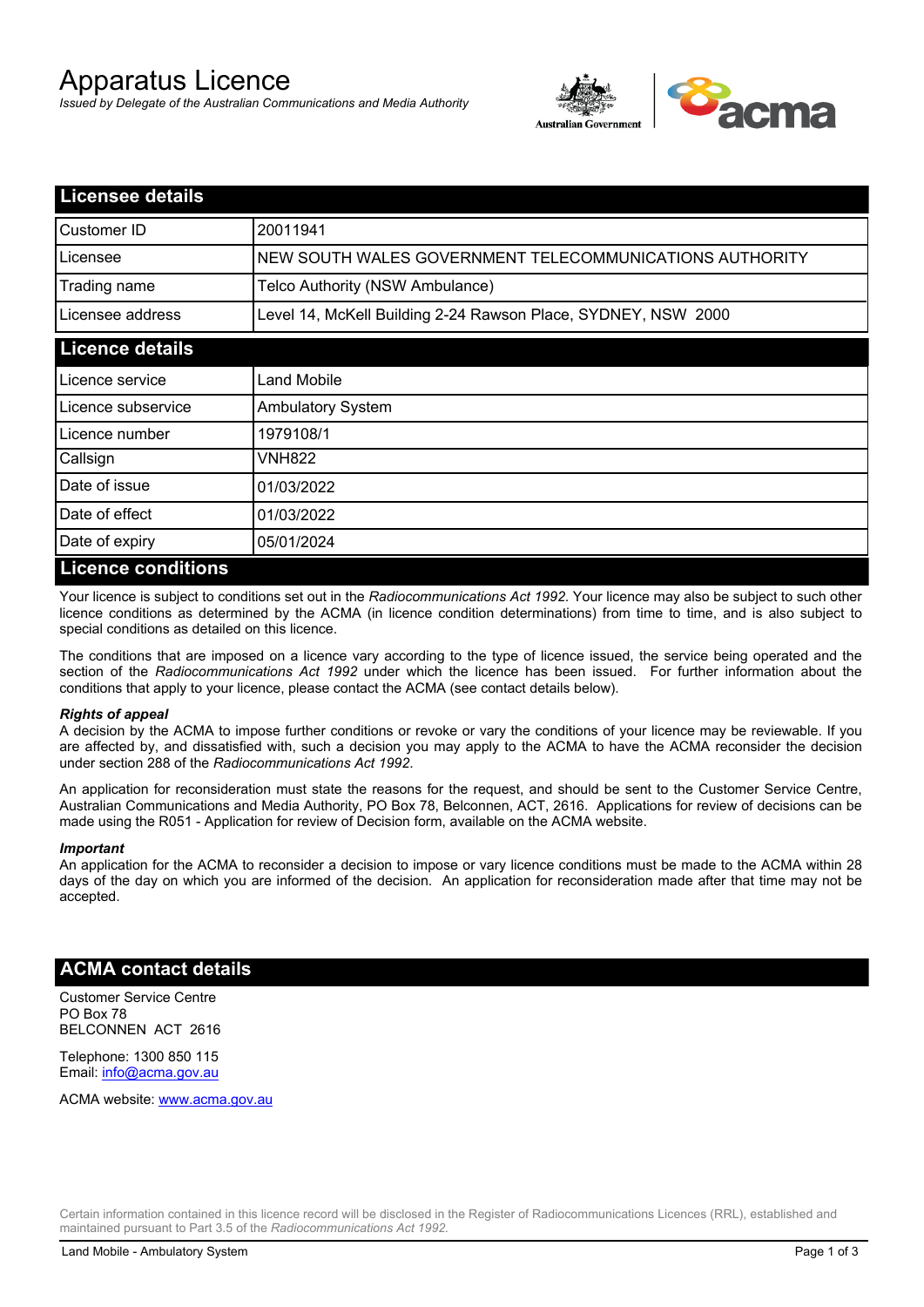## **Advisory Notes applying to licence no.: 1979108/1**

Conditions applicable to the operation of Ambulatory System station(s) authorised under this licence can be found in the Radiocommunications Licence Conditions (Apparatus Licence) Determination and the Radiocommunications Licence Conditions (Land Mobile Licence) Determination. Copies of these determinations are available from the ACMA and from the ACMA home page (www.acma.gov.au).